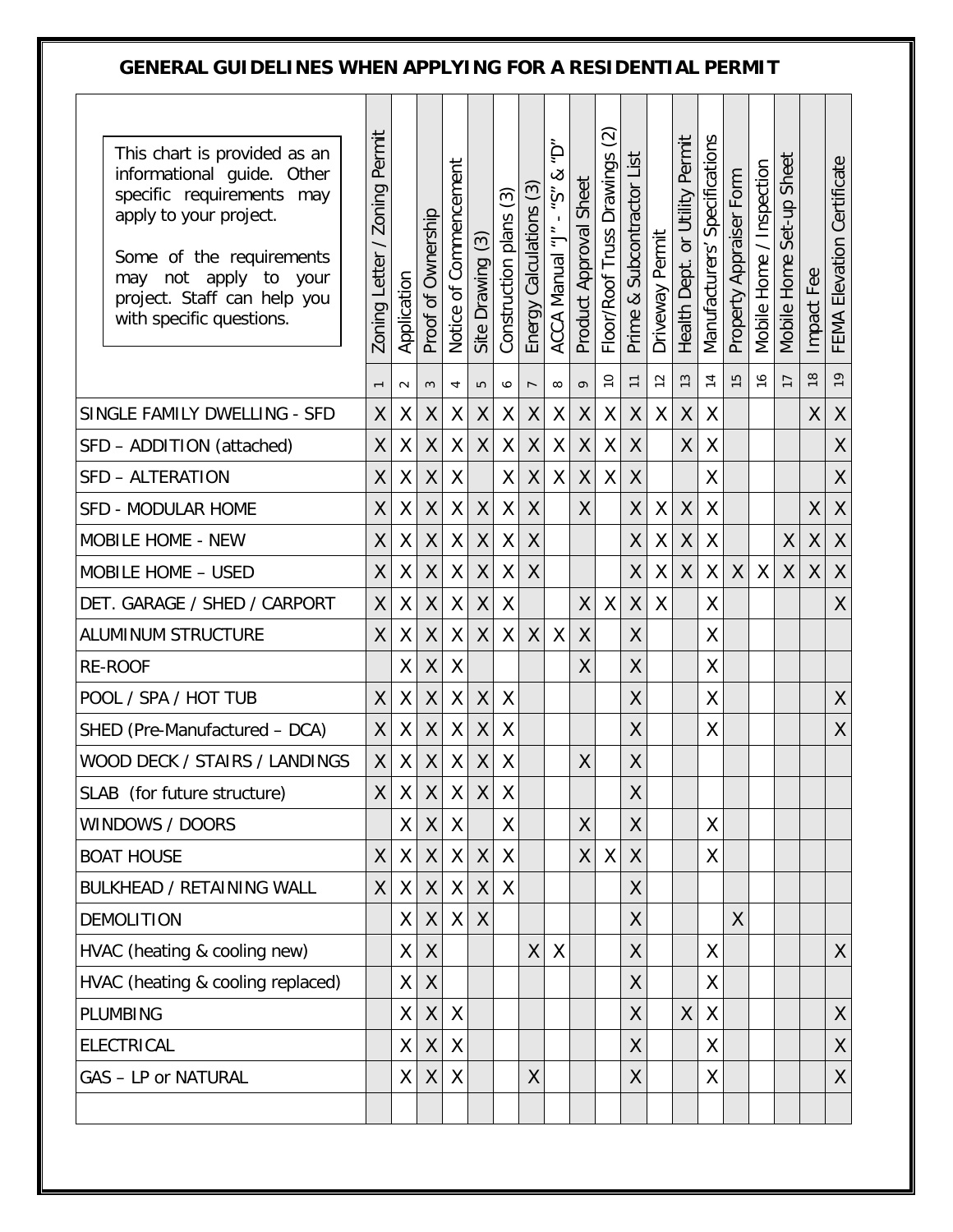# **Putnam County Building Department**

## PERMITTING REQUIREMENTS FOR RESIDENTIAL APPLICATIONS

## **Checklist:** (See detail below for each specific item)

- **o** Zoning Letter / Zoning Approval
- **o** Application For Building Permit
- **o** Proof of Ownership (includes mobile homes)
- **o** Notice of Commencement
- **o** Site Drawing (3)
- **o** Construction plans/drawings (3)
- **o** Energy Calculations (3)
- **o** ACCA Manual "J" and "D", or ASHRAE (2)
- **o** Florida Product Approval Specification Sheet
- **o** Engineered Roof / Floor Truss Drawings (2)
- **o** Prime & Subcontractor List
- **o** Driveway Permit
- **o** Department of Health Construction Permit (Septic) Utility Permit (Sewer/water)
- **o** Manufacturers' Specification
- **o** Property Appraiser Form
- **o** Mobile Home Inspection (used)
- **o** Mobile Home Set-up Sheet
- **o** Permit Fees / Impact Fees
- **o** FEMA Elevation Certificate

**Specific Instruction**: (For the application package)

Any person applying for a residential building permit must complete in entirety and submit the following documents as applicable to the project:

## **1) ZONING LETTER / ZONING PERMIT:**

A Zoning Letter is issued by this office to provide the requestor with general information regarding a specific parcel of land. A Zoning Letter is not final approval for a proposed project.

A Zoning Permit (final approval for the proposed land use) is obtained through the Zoning Department of the jurisdiction where the work is to be performed (Putnam County, Pomona Park, or Interlachen).

**NOTE:** The Zoning Letter issued by this office will indicate if there is an Area of Special Flood Hazard on the subject parcel of land. All applicants are encouraged to provide an accurate survey of the subject parcel indicating the elevations, benchmarks, and flood zones as established by a licensed surveyor or design professional.

**2) APPLICATION FOR PERMIT:** (If the information does not apply, please mark "N/A" on the permit application.)

The application must be completed with all the applicable information including:

- **o** Property owner name, address, phone, and mailing address.
- **o** Jobsite address (city, state, and zip code), parcel #, subdivision, lot #.
- **o** Mortgage lender and address.
- **o** Directions to jobsite from Building Division office.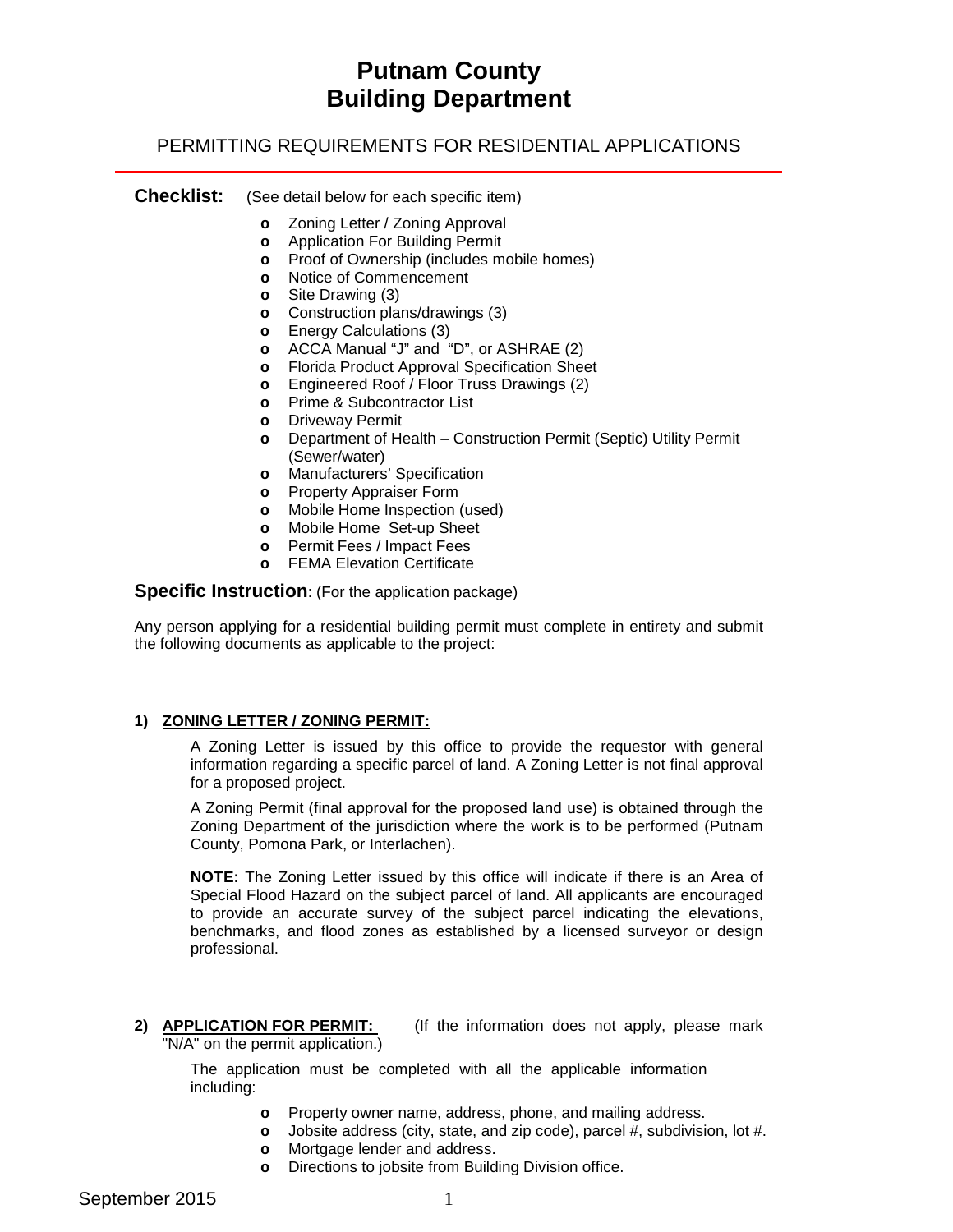- **o** Description of the proposed work or improvements.
- **o** Square footage of proposed work.
- **o** Estimated construction valuation (cost) and building area (square footage).
- **o** Name of electric utility company. (FP&L, Clay Electric, etc.)
- **o** Contractor / Subcontractor List.
- **o** Notarized signature of property owner & contractor (as applicable).

Note: **1)** Construction cost should not include site work.

**2)** Application must contain original signature(s).

**3) PROOF OF OWNERSHIP:** If the current owner is officially listed as owner with the Property Appraiser only a photo I.D. will be required. If the current owner is not listed a copy of the recorded deed is required.

## *MOBILE HOME OWNERS MUST PROVIDE A COPY OF THE DMV TITILE OR OTHER PROOF OF OWNERSHIP.*

## **4) NOTICE OF COMMENCEMENT**:

The Notice of Commencement **must be signed by the owner**, notarized, and recorded (in the Clerk of Circuit Court's Recording Department). Two (2) certified copies of the Notice of Commencement must be obtained from the Recording Department.

- **Exceptions:** Notice of Commencement is not required for any construction work valued at \$2,500.00 or less, or HVAC work less than \$7,500.00.
- Note: A certified copy of the Notice of Commencement must be submitted to the Building Department prior to scheduling the first inspection and one certified copy must be posted at the job site.
- **5) SITE DRAWING:** Three (3) copies of the site plan, plot plan or property survey providing the following information:
	- **o** Lot dimensions
	- **o** Arrow indicating the direction North
	- **o** Street or road location including name and 911 address
	- **o** Setback distances of all existing and proposed buildings (measured from the property lines)
	- **o** Location, length, and width of all recorded easements
	- **o** Show location of proposed driveway
	- **o** Show size, use, and description of all buildings on the property
	- Note: Footprint of new residence must be dimensioned and layout of home must match construction drawings.

## **6) BUILDING CONSTRUCTION PLANS/DRAWINGS:** Three (3) sets of drawings:

For Specific Requirements See **–** Plan Review Requirements for Residential Construction

- **o** Drawings must be drawn to scale, legible, showing dimensions (1/4" scale is recommended).
- **o** Recommended drawing size 24" x 36", maximum size 30" x 42".
- **o** Drawings shall include:
- **o** Foundation plans
- **o** Floor plans
- **o** Wall sections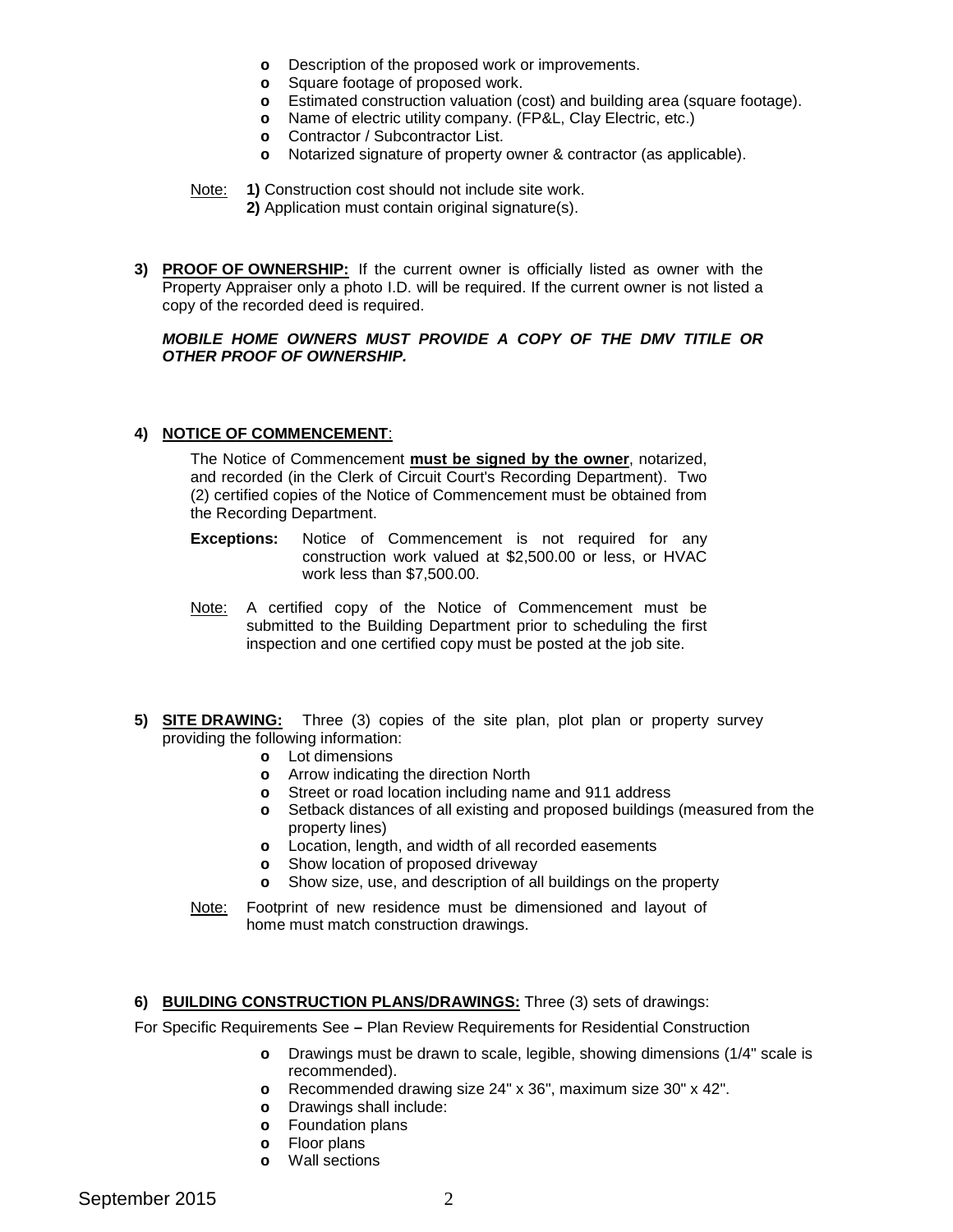- **o** Elevations
- **o** Mechanical (HVAC) Equipment
- **o** Electrical Equipment
- **o** Plumbing Fixtures & Equipment
- **o** Gas Equipment
- **o** Masonry details
- **o** Framing details
- **o** Roof / floor framing plan & truss design
- Note: Detailed drawings are also required for a shed, open porch, screen porch, or room addition.

## **Design must comply with the current edition Florida Building Code & meet one of the following:**

- **o** Signed and sealed by an engineer or architect (currently licensed in the state of Florida)
- **o** Certifications by contractors as allowed by F.S. 489.115(4) (b).
- **o** Prescriptive designs as approved by the Florida Building Code.
- Note: If an architect is not required to design 1 & 2 Family Dwellings the designer's name, address, phone and license numbers must be clearly legible on all submitted sets of drawings.
- **7) ENERGY CALCULATIONS:** (for heating/cooling on new construction, additions, or systems)
	- **o** Two (2) sets of energy calculations plus one (1) copy of the cover page must be included.
	- **o** All copies of energy calculation documents must have an original signature, all required information must be completed including address, permitting office (Putnam), jurisdiction number (641000), and climate zone (zone 2A).
	- **o** EPL Card with address and contractor signature.

## **8) ACCA MANUAL "J" OR ASHRAE LOAD CALCULATIONS:**

An HVAC load & sizing calculation shall be performed on the building and the summary sheet/report shall be attached to the Energy Calculation Forms submitted when application is made for a building permit.

## **9) FLORIDA PRODUCT APPROVAL SPECIFICATION SHEET:**

A blank form is provided by this office for use by the applicant in providing the Product Approval Number and information required by the State of Florida for the following types of products: (1) Panel Walls; (2) Exterior Doors; (3) Roofing Products; (4) Skylights; (5) Windows; (6) Shutters; (7) Structural components; and (8) Products comprising a building's envelope introduced as a result of new technology.

For additional information see Product Approval section at – [www.floridabuilding.org,](http://www.floridabuilding.org/) or contact your supplier for the Florida Product Approval Number.

## **10) ENGINEERED TRUSS PLANS:**

Two (2) sets must be provided, signed and sealed by the truss manufacturer for new construction and additions.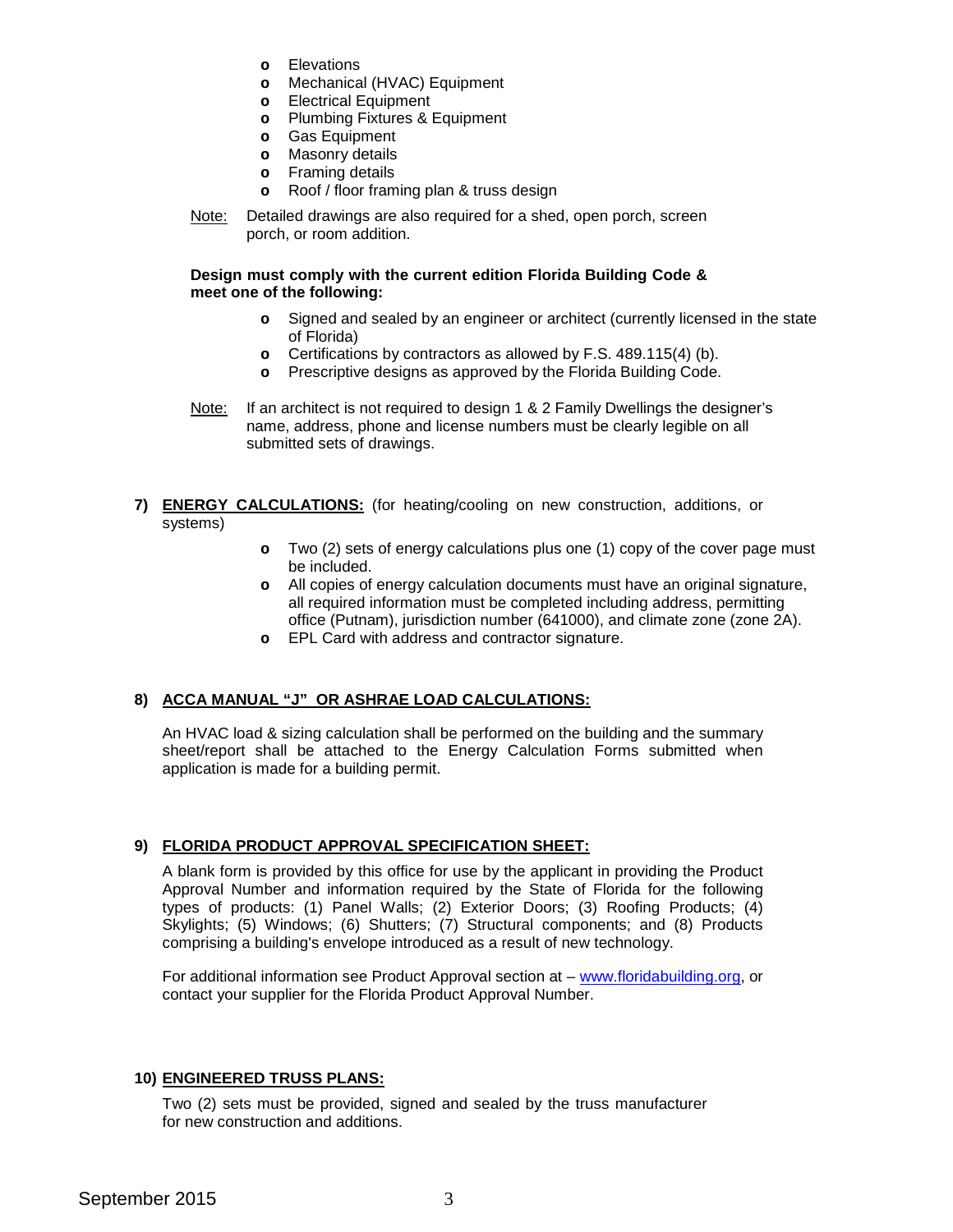- **Exception:** Signed and sealed manufactured truss drawings may be submitted after the permit is issued, provided that at the time of the application, the following design criteria is included in the set of construction drawings and are approved by the building official:
	- **o** Roof framing plans showing location and designation of trusses.
	- **o** Design loads and trusses diagrams.
	- **o** Schedule, location, and designation of metal connectors for uplift.
- **Note:** Approved truss drawings, reviewed by the designer of record, must be presented to the County inspector on the jobsite at time of inspection.

#### **11) CONTRACTOR INFORMATION:** (This information is also required for all subcontractors)

Name, license number, and signature must be shown on the Permit Application Form for all contractors issued a permit, including the sub-contractors. A Sub-Contractor Assignment Form may be used to add a sub-contractor. The prime contractor may indicate a sub-contractor is To Be Determined (TBD). The sub contractor will have to sign on to the permit prior to starting work. The permit fee is collected when the main permit is issued; however, the trade permit is not officially issued until the sub contractor is added to the permit.

Note: All contractors are required to have proof of licensure, liability insurance, workers compensation coverage or a valid exemption, and have documentation on file with the Building Department. If the license of any contractor or sub-contractor has expired, your permit application cannot be issued until the expired license has been updated with Contractor Licensing. For licensing information, please call the Licensing at (386) 329-0461.

## **12) DRIVEWAY PERMIT:**

A Driveway Permit is required for all new construction, when developing or using vacant land, or when an existing driveway or entrance was not previously permitted and approved by Public Works. Contact FDOT at 904-825-5036 for accessing onto a state road.

## **13) DEPARTMENT OF HEALTH – CONSTRUCTION PERMIT:**

A permit for Onsite Sewage Treatment and Disposal System must be issued by the State of Florida, Department of Health prior to issuance of a Building Permit. Please contact the Department of Health in Palatka at (386) 326-7189 for information.

## **14) MANUFACTURERS' SPECIFICATIONS:**

When products required to have Florida Product Approval (item #9), and/or equipment and appliances are installed on a project the permit holder is required to have all manufacturer's specifications and installation guidelines on site and available to the inspector for the required inspection.